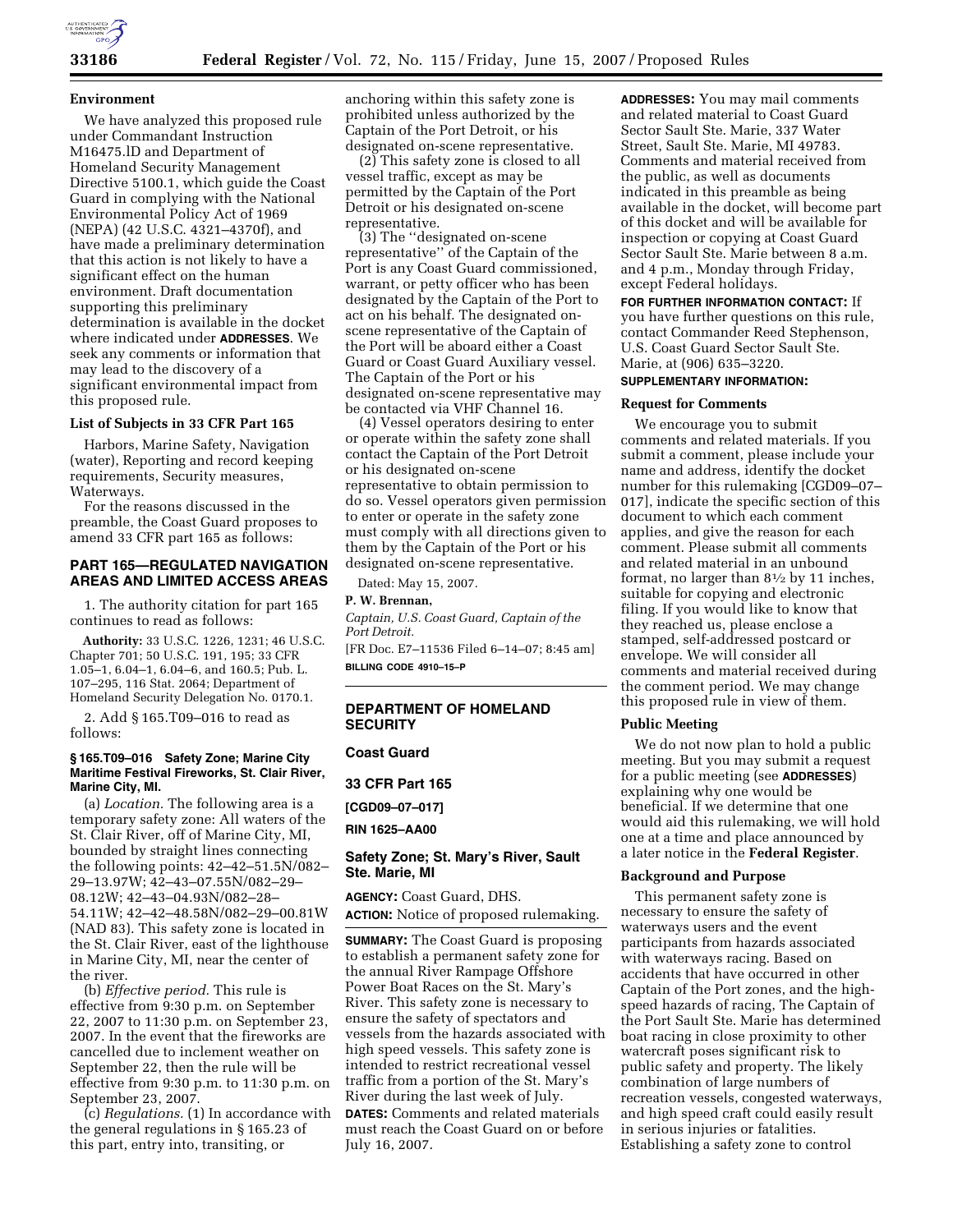recreational vessel movement around the location of the raceway will help to ensure the safety of persons and property at these events and help minimize the associated risks. Prior to the start of each race heat and/or practice session, the Patrol Commander will contact VTS Sault Ste. Marie to identify any commercial traffic that is either upbound or downbound on the St. Mary's River. If a commercial vessel is close to clearing the locks downbound, or approaching Nine Mile Point upbound, the VTS will advise the Patrol Commander and the event will be delayed until the vessel(s) clear the area. The Coast Guard has not received notice of any impact caused by the safety zone created for this event in past years.

# **Discussion of Proposed Rule**

The safety zone is established on the St. Mary's River, adjacent to Sault Ste. Marie, MI. The safety zone will encompass all waters of the St. Mary's River within the following coordinates: 46°29′48″ N, 084°18′75″ W, then northeast to 46°29′69″ N, 084°18′24″ W, then southeast to 46°29′32″ N, 084°17′87″ W, then southwest to 46°29′19″ N, 084°18′11″ W. This includes all waters encompassed between two lines, one line running northeast from Welch's Dock for 1,000 yards and one line running northeast from the Sault Ste. Marie Sugar Island Ferry Dock for 500 yards. This safety zone will be enforced the last weekend in July with the following Monday as a rain date from sunrise to termination of the event. All geographic coordinates are North American Datum of 1983 (NAD 83).

## **Regulatory Evaluation**

This rule is not a ''significant regulatory action'' under section 3(f) of Executive Order 12866, Regulatory Planning and Review, and does not require an assessment of potential costs and benefits under section 6(a)(3) of that Order. The Office of Management and Budget has not reviewed it under that Order. It is not ''significant'' under the regulatory policies and procedures of the Department of Homeland Security (DHS).

We expect the economic impact of this rule to be so minimal that a full Regulatory Evaluation is unnecessary. This determination is based on the short amount of time that vessels will be restricted from the zones, and the actual location of the safety zones within the waterways.

### **Small Entities**

Under the Regulatory Flexibility Act (5 U.S.C. 601–612), we have considered

whether this proposed rule would have a significant economic impact on a substantial number of small entities. The term ''small entities'' comprises small businesses, not-for-profit organizations that are independently owned and operated and are not dominant in their fields, and governmental jurisdictions with populations of less than 50,000.

The Coast Guard certifies under 5 U.S.C. 605(b) that this proposed rule would not have a significant economic impact on a substantial number of small entities. We suspect that there may be small entities affected by this rule but are unable to provide more definitive information as to the number of small entities that may be affected. The risk, outlined above, is severe and requires that immediate action be taken. The Coast Guard will evaluate whether a substantial number of small entities are affected as more information becomes available.

If you think that your business, organization, or governmental jurisdiction qualifies as a small entity and that this rule will have a significant economic impact on it, please submit a comment (see **ADDRESSES**) explaining why you think it qualifies and how and to what degree this rule would economically affect it.

# **Assistance for Small Entities**

Under section 213(a) of the Small Business Regulatory Enforcement Fairness Act of 1996 (Pub. L. 104–121), we offered to assist small entities in understanding this proposed rule so that they can better evaluate its effects on them and participate in the rulemaking process. Small businesses may send comments on actions of Federal employees who enforce, or otherwise determine compliance with, Federal regulations to the Small Business and Agriculture Regulatory Enforcement Ombudsman and the Regional Small Business Regulatory Fairness Boards. The Ombudsman evaluates these actions annually and rates each agency's responsiveness to small business. If you wish to comment on actions by employees of the Coast Guard, call 1– 888–REG–FAIR (1–888–734–3247).

#### **Collection of Information**

This proposed rule would call for no new collection of information under the Paperwork Reduction Act of 1995 (44 U.S.C. 3501–3520.).

#### **Federalism**

A rule has implications for federalism under Executive Order 13132, Federalism, if it has a substantial direct effect on State or local governments and

would either preempt State law or impose a substantial direct cost of compliance on them. We have analyzed this proposed rule under that Order and have determined that it does not have implications for federalism.

# **Unfunded Mandates Reform Act**

The Unfunded Mandates Reform Act of 1995 (2 U.S.C. 1531–1538) requires Federal agencies to assess the effects of their discretionary regulatory actions. In particular, the Act addresses actions that may result in the expenditure by a State, local, or tribal government, in the aggregate, or by the private sector of \$100,000,000 or more in any one year. Though this proposed rule would not result in such an expenditure, we do discuss the effects of this rule elsewhere in this preamble.

# **Taking of Private Property**

This proposed rule would not effect a taking of private property or otherwise have taking implications under Executive Order 12630, Governmental Actions and Interference with Constitutionally Protected Property Rights.

#### **Civil Justice Reform**

This proposed rule meets applicable standards in sections 3(a) and 3(b)(2) of Executive Order 12988, Civil Justice Reform, to minimize litigation, eliminate ambiguity, and reduce burden.

# **Protection of Children**

We have analyzed this proposed rule under Executive Order 13045, Protection of Children from Environmental Health Risks and Safety Risks. This rule is not an economically significant rule and would not create an environmental risk to health or risk to safety that might disproportionately affect children.

### **Indian Tribal Governments**

The Coast Guard recognizes the treaty rights of Native American Tribes. Moreover, the Coast Guard is committed to working with Tribal Governments to implement local policies and to mitigate tribal concerns. We have determined that this safety zone and fishing rights protection need not be incompatible. We have also determined that this Proposed Rule does not have tribal implications under Executive Order 13175, Consultation and Coordination with Indian Tribal Governments, because it does not have a substantial direct effect on one or more Indian tribes, on the relationship between the Federal Government and Indian tribes, or on the distribution of power and